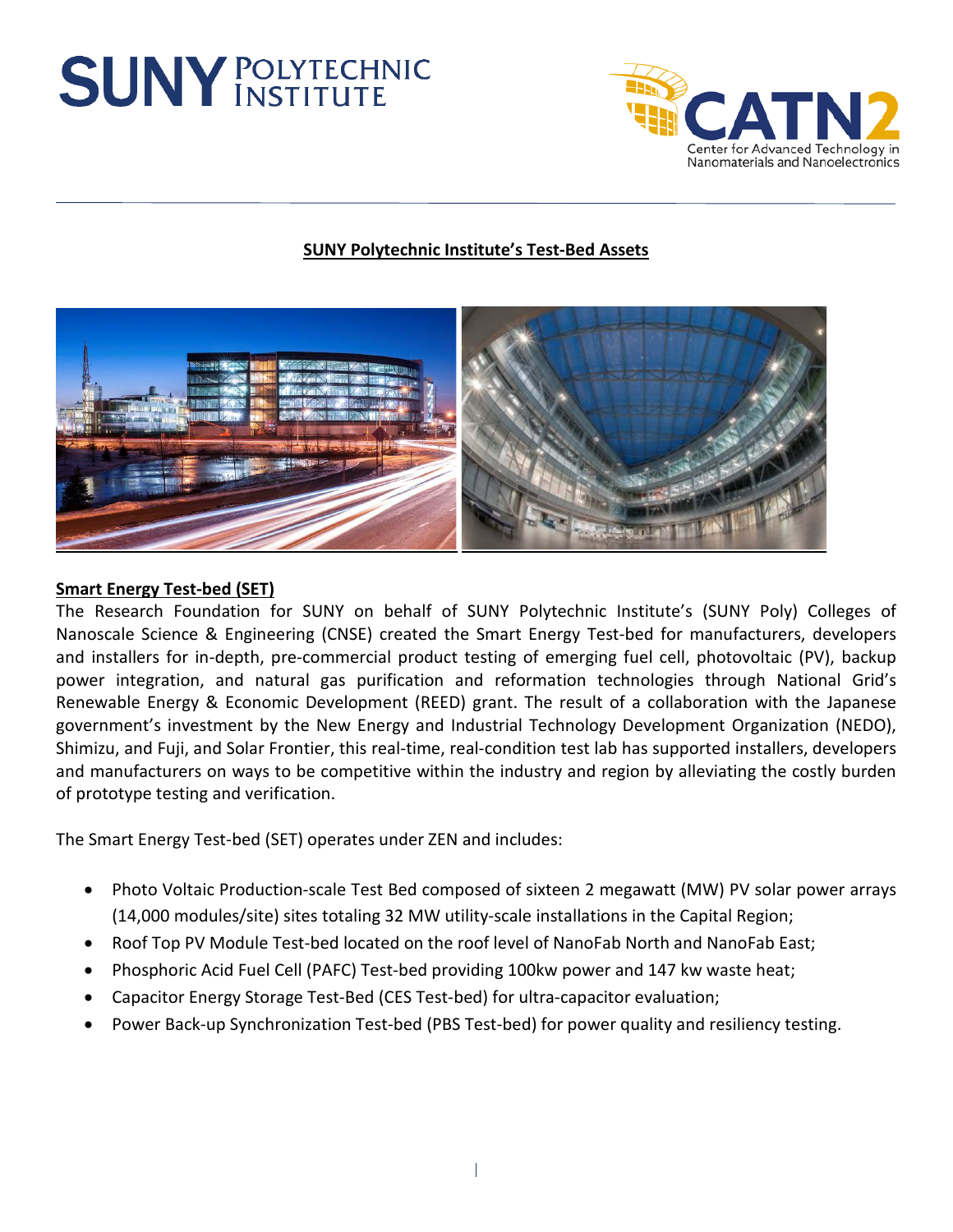

**SUNY Poly's fuel cell operating in parallel with the on-site emergency generator.**

## **Phosphoric Acid Fuel Cell Test-bed (PAFC Test-bed)**

One of the leading obstacles to the deployment of emerging clean energy (CE) technologies is access to realworld operational data used in determining both technical and financial viability. SUNY Poly established a unique public private partnership to establish an electrochemical power generation system test-bed that includes a Fuji Electric 250 kW (rated 105 kw electric & 145 kw heat output) Phosphoric Acid Fuel Cell (PAFC), with external fuel desulfurizer unit, adjacent diesel back-up generator, Auto Transfer Switch (ATS), Emergency Power Panel (EPP), data capture and analysis systems, and an active filter and smoothing capacitor to improve wave form harmonics.

With over \$4.5 million of total investment, the Phosphoric Acid Fuel Cell (PAFC) Test-bed includes: NYSERDA (\$711,000) to install, operate and evaluate power resiliency application, Japan's New Energy and Industrial Technology Development Organization (\$1,900,000) for the PAFC, National Grid (\$750,000) for measurement, validation and workforce training and the Research Foundation for SUNY (\$1,000,000) for traditional power infrastructure and program management.

The PAFC Test-bed evaluated technical viability to assess operational efficiency (system reliability, power quality, etc.), measurement of environmental benefits (direct & indirect emissions reductions), and integration with legacy and emerging technologies for traditional and smart building applications. It also evaluated financial viability to measure net capital investment using return-on-investment (ROI) and total operating costs using total cost-of-ownership (COO). These were then used to evaluate PAFC for transitioning to smart grid environment (distributed system pricing, demand response, etc.), potential market applications (e.g. mission critical resiliency, load pocket response, etc.), and facility design considerations (e.g. combined cooling, heat & power-CCHP, power density & scalability, etc.).